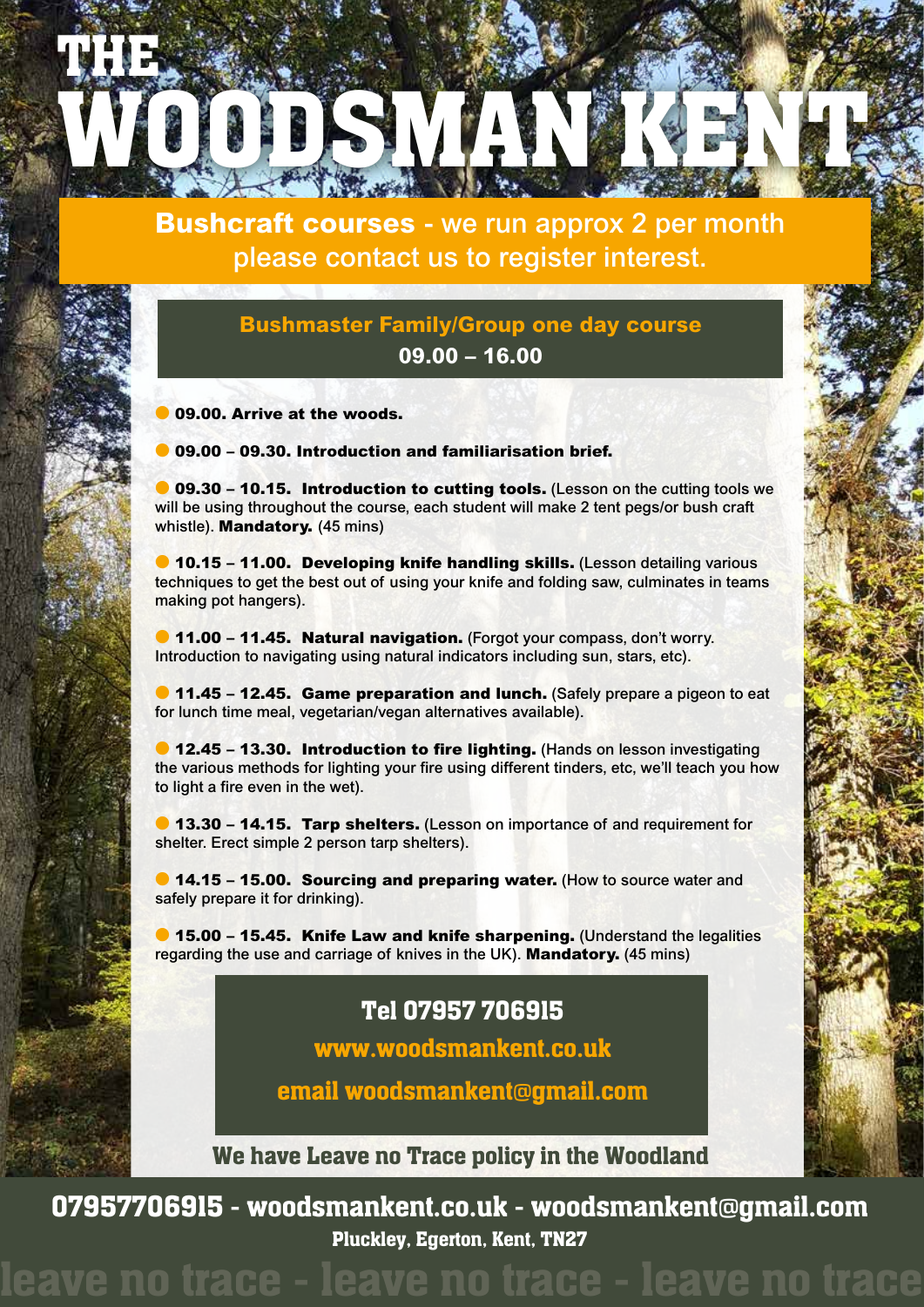### **Bushmaster Overnight Course**

WOODSMAN KENT

### Day 1, Saturday Afternoon.

#### 11.00. Arrive at the woods.

THE

í

11.00 – 11.30. Introduction and familiarisation brief.

11.30 – 12.30. Introduction to cutting tools. (Lesson on the cutting tools we will be using throughout the course (sheath knife, folding saw and bow saw), each student will make 2 tent pegs).

12.30 – 14.00. Game preparation and lunch time meal. (Safely prepare a pigeon to eat for lunch time meal, vegetarian/vegan alternatives provided).

14.00 - 15.00. Developing knife handling skills. (Lesson detailing various techniques to get the best out of using your knife and folding saw, culminates in teams making pot hangers).

15.00 – 16.00. Introduction to fire lighting. (Hands on lesson investigating the various methods for lighting your fire with different tinders, etc, we'll teach you how to light a fire even in the wet).

16.00 – 17.00. Making shelters (Lesson on importance of and requirement for shelter, discuss various examples, build simple 2-person tarp shelters for overnight accommodation).

17.00 – 19.00. Game preparation and evening meal. (Safely prepare a fish (trout) to eat for evening meal, vegetarian/vegans alternatives provided). 19.00 – Downtime (Relax by the fire).

### Day 2, Sunday Morning.

07.00 – 08.00. Breakfast. (Make Damper bread to eat with bacon and eggs, vegetarian/vegan alternatives provided).

08.00 – 09.00. Natural Navigation. (Using natural indicators to find the Cardinal Points).

09.00 – 10.00. Sourcing and preparing water. (How to source water and safely prepare it for drinking).

10.00 – 11.00. Traps and Snare. (Discuss different methods including the legalities for capturing game/fish in a bushcraft environment).

11.00 – 12.00. Knife Law and knife sharpening. (Understand the legalities regarding the use and carriage of knives in the UK, finishing off with knife care). 12.00 – 12.30. Wrap up and depart.

# Tel 07957 706915

www.woodsmankent.co.uk

email woodsmankent**@**gmail.com

We have Leave no Trace policy in the Woodland

07957706915 - woodsmankent.co.uk - woodsmankent**@**gmail.com Pluckley, Egerton, Kent, TN27

leave no trace - leave no trace - leave no trace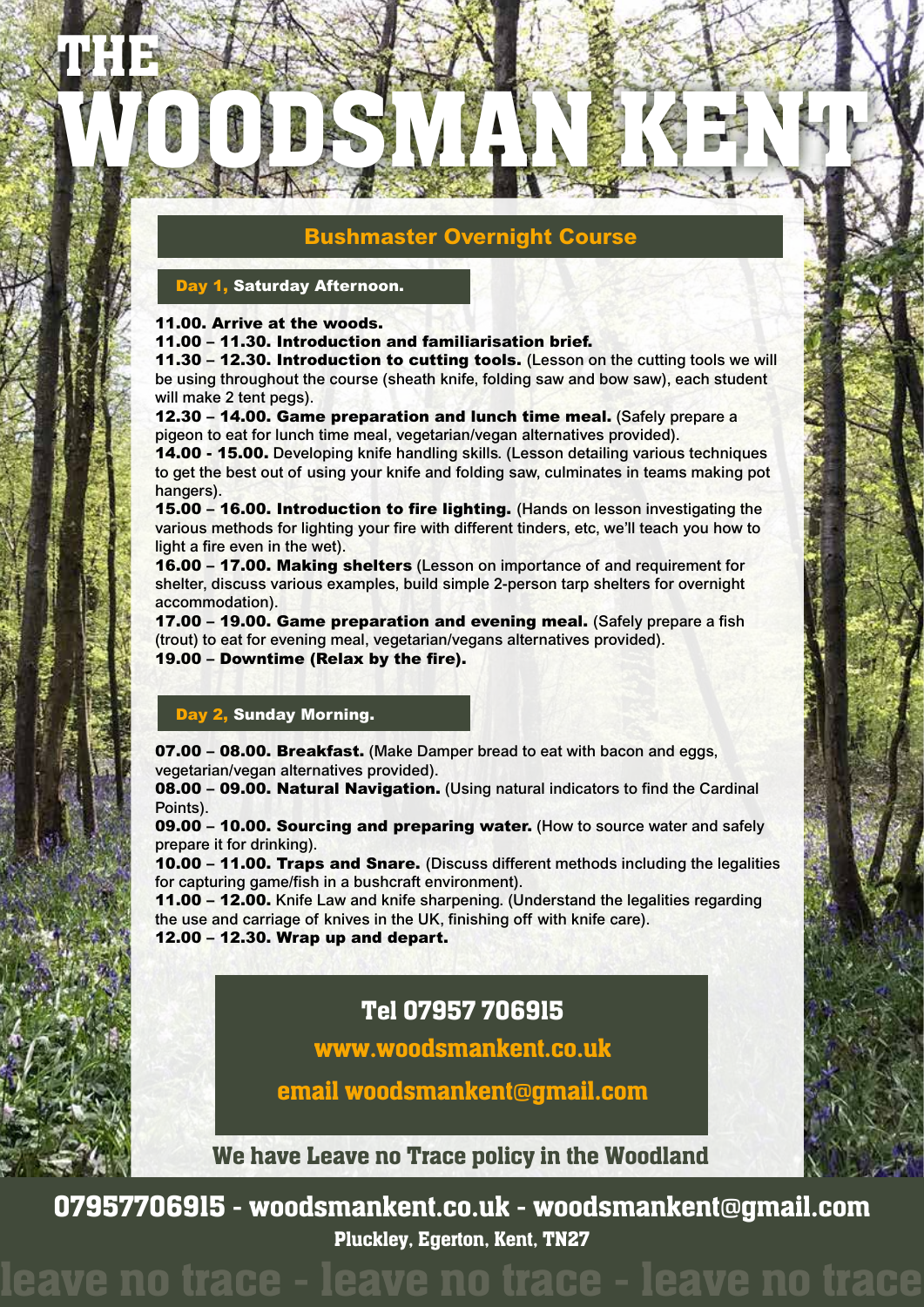### **Bushmaster Full Weekend Experience**

WOODSMAN KENT

### Day 1, Friday evening.

THE

í

18.00. Arrive at the woods.

18.00 – 18.30. Introduction and familiarisation brief.

18.30 – 19.30. Introduction to cutting tools. (Lesson on the cutting tools we'll be using throughout the course, each student will make 2 tent pegs).

19.30 – 20.00. Tarp shelters. (Erect simple 2-person tarp shelters for Friday night accommodation).

20.00 – 20.30. Game preparation. (Safely prepare a pigeon to eat for evening meal). 20.30 – Evening meal and down time (relax by the fire and get to know the group).

### Day 2, Saturday.

07.00 – 08.00. Breakfast. (Make Damper bread to eat with bacon and eggs). 08.00 - 09.00. Developing knife handling skills. (Lesson detailing various techniques to get the best out of using your knife and folding saw, culminates in teams making pot hangers).

09.00 – 11.30. Natural shelters. (Lesson on importance of and requirement for shelter. Construct 2 man shelters for Saturday night accommodation using natural materials from the woods).

11.30 – 13.00. Game preparation and lunch. (Safely prepare a fish (trout) to eat for lunch time meal).

13.00 – 14.00. Game preparation. (Safely prepare a small mammal (rabbit) to eat for evening meal, this will be cooked throughout the afternoon to make a stew).

14.00 – 14.45. Sourcing and preparing water. (How to source water and safely prepare it for drinking).

14.45 – 15.45. Introduction to fire lighting. (Hands on lesson investigating the various methods for lighting your fire using different tinders, etc, we'll teach you how to light a fire even in the wet).

15.45 – 16.30. Natural navigation. (Forgot your compass, don't worry. Introduction to navigating using natural indicators including sun, stars, etc).

16.30 – 17.30. Advanced fire. (Different types of fire and producing an ember with a fire bow/fire by friction).

17.30 - 18.30. Natural cordage (making string from natural materials).

#### 18.30 – 19.30. Evening meal.

19.30 – 20.00. Team challenge. (Challenge to boil water applying knowledge gained from water and fire lesson and previously constructed pot hangers).

20.30 – Downtime (Relax by the fire).

Day 3, Sunday Morning.

#### 07.00 – 08.00. Breakfast.

08.00 – 09.00. Traps and Snares. (Discuss different methods including the legalities for capturing game/fish in a bushcraft environment).

09.00 – 10.00. Knife Law and knife sharpening. (Understand the legalities regarding the use and carriage of knives in the UK finishing off with knife care). 10.00 – 11.30. Introduction to foraging. (Identifying edible, medical and poisonous plants and trees, includes safety considerations and legalities for foraging in England). 11.30 – 12.00. Wrap up and depart.

*Lesson timing may vary due to weather, etc, but all will take place during the weekend.*

leave no trace - leave no trace - leave no trace